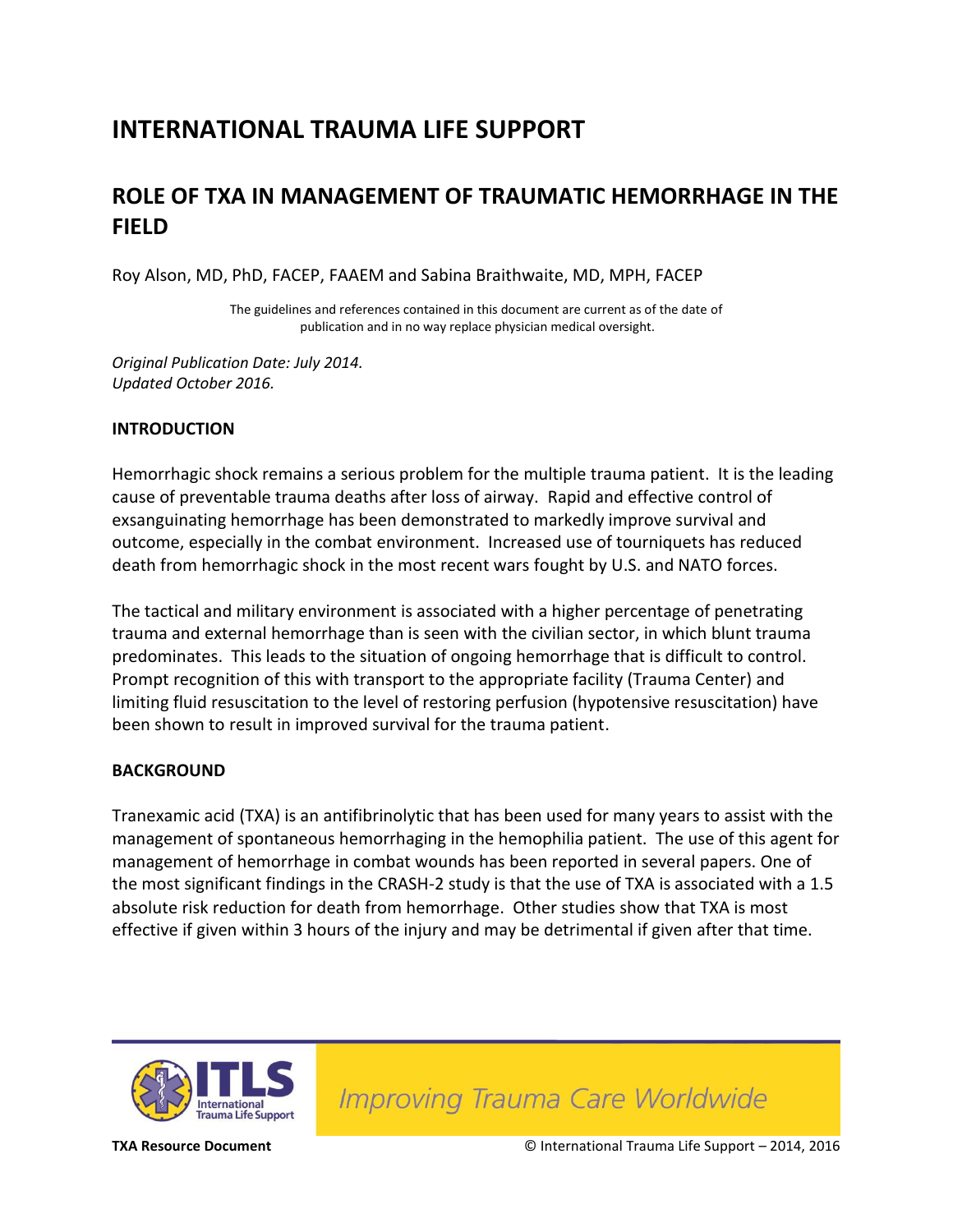#### **CONSIDERATIONS**

The side effects of the agent are minimal and the contraindications are few. It is administered as a simple IV infusion, does not require refrigeration or extensive laboratory studies to allow administration (as is seen with blood products) and is inexpensive. (NOTE: Use for traumatic hemorrhage is an off label use per FDA in the United States.)

#### **PROCEDURE**

Based on local protocols and clearance, TXA should be considered in those patients who show signs of hemorrhagic shock, including tachycardia (>110 BPM) and hypotension (SBP<100) and are less than three hours from injury. Do not give TXA through the same line as blood products.

#### **MEDICAL OVERSIGHT**

Medical oversight should review current literature and develop pre-hospital EMS protocols in regard to appropriate use of TXA. Implementation of this protocol should be monitored and supervised through a quality assurance program.

#### **CONCLUSION**

ITLS believes that there is sufficient evidence to support the use of TXA in the management of traumatic hemorrhage in the adult patient, pursuant to system medical control approval. Following initial resuscitation including control of external bleeding and stabilization of airway, consideration should be given to administration of TXA during early stages of transport.

#### **UPDATES – OCTOBER 2016**

While there is no current dispute on the merits of TXA in patients with severe extracranial hemorrhage as stated above, a 2015 systematic review was undertaken of two relevant completed randomized trials looking at the effectiveness and safety of TXA in polytrauma with traumatic brain injury. In a meta-analysis there is a statistically significant reduction in intracranial hemorrhage. However because the confidence intervals are wide, the quality of this evidence is low. Therefore, the effectiveness and safety of TXA in traumatic brain injury are uncertain although randomized trials are underway to investigate the problem. The authors recommend that patients with *isolated* traumatic brain injury should not receive TXA outside the context of a randomized trial.



Improving Trauma Care Worldwide

**TXA Resource Document** © International Trauma Life Support – 2014, 2016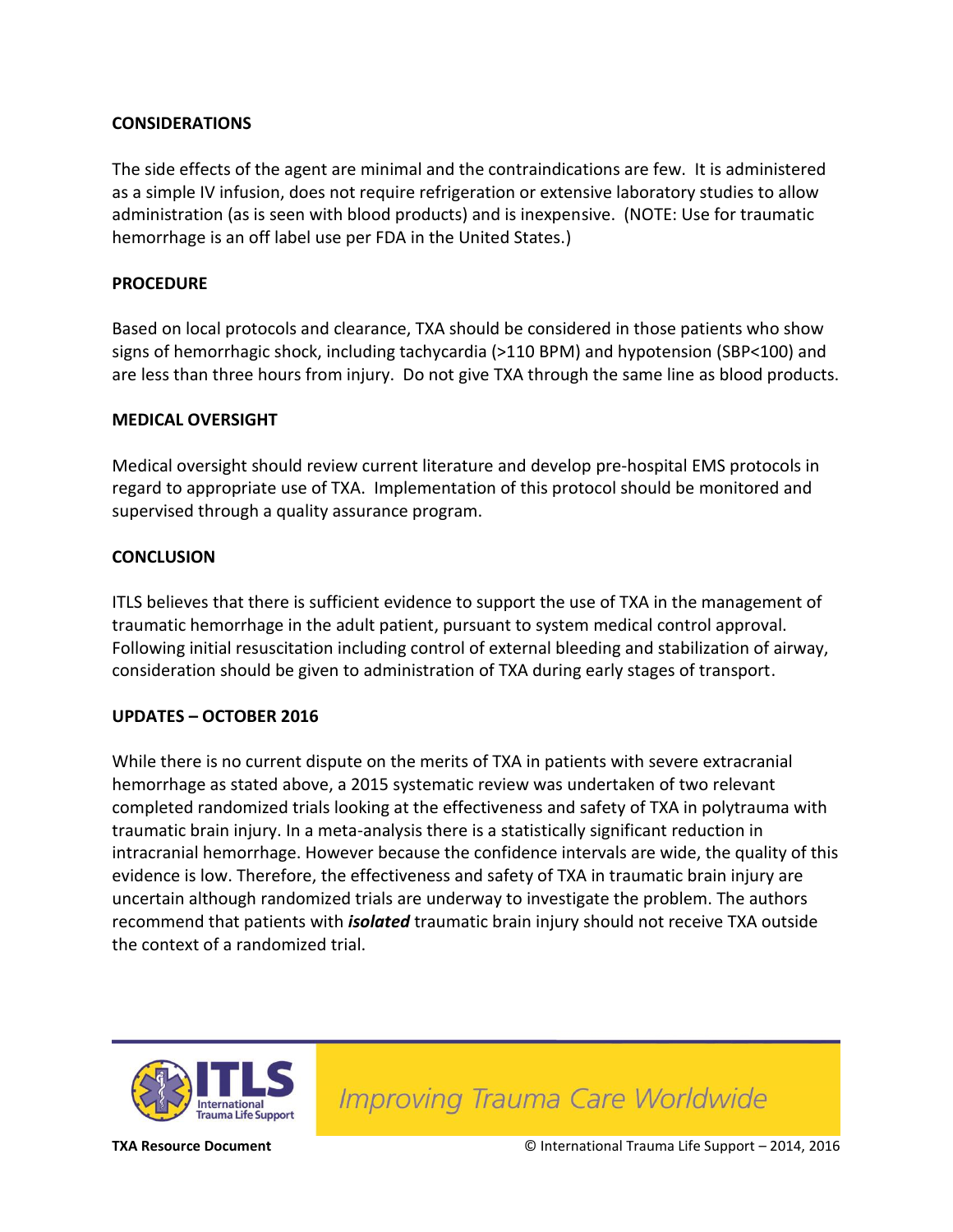#### **REFERENCES**

- 1. Morrison JJ, et al. Military application of tranexamic acid in trauma emergency resuscitation (MATTERs) study. Arch Surg, 2012 Feb; 147(2): 113—9.
- 2. Shakur H et al, Effects of tranexamic acid on death, vascular occlusive events, and blood transfusion in trauma patients with significant hemorrhage (CRASH-2): a randomized, placebo-controlled trial. Lancet, 2010 Jul 3; 376(9734): 23–32.
- 3. Kobayashi L, Costantini TW, Coimbra R. Hypovolemic shock resuscitation. The Surgical clinics of North America. 2012;92(6):1403-23.
- 4. Rappold JF, Pusateri AE. Tranexamic acid in remote damage control resuscitation. Transfusion. 2013;53 Suppl 1:96S-9S.
- 5. Collaborators C-. Effect of tranexamic acid in traumatic brain injury: a nested randomised, placebo controlled trial (CRASH-2 Intracranial Bleeding Study). British Med Journal. 2011;343:d3795.
- 6. Ker K, Edwards P, Perel P, Shakur H, Roberts I. Effect of tranexamic acid on surgical bleeding: systematic review and cumulative meta-analysis. British Med Journal. 2012;344:e3054.
- 7. Lockey DJ, Weaver AE, Davies GE. Practical translation of hemorrhage control techniques to the civilian trauma scene. Transfusion. 2013;53 Suppl 1:17S-22S.
- 8. Cap AP, Baer DG, Orman JA, Aden J, Ryan K, Blackbourne LH. Tranexamic Acid for Trauma Patients: A Critical Review of the Literature. Journal of Trauma-Injury Infection & Critical Care. 2011;71(1 Supplemental):S9-S14.
- 9. Mahmood A, Roberts I, Shakur H, Harris T, Belli A. Does tranexamic acid improve outcomes in traumatic brain injury? British Med Journal. 2016:354:i4814.



**Improving Trauma Care Worldwide** 

**TXA Resource Document** © International Trauma Life Support – 2014, 2016